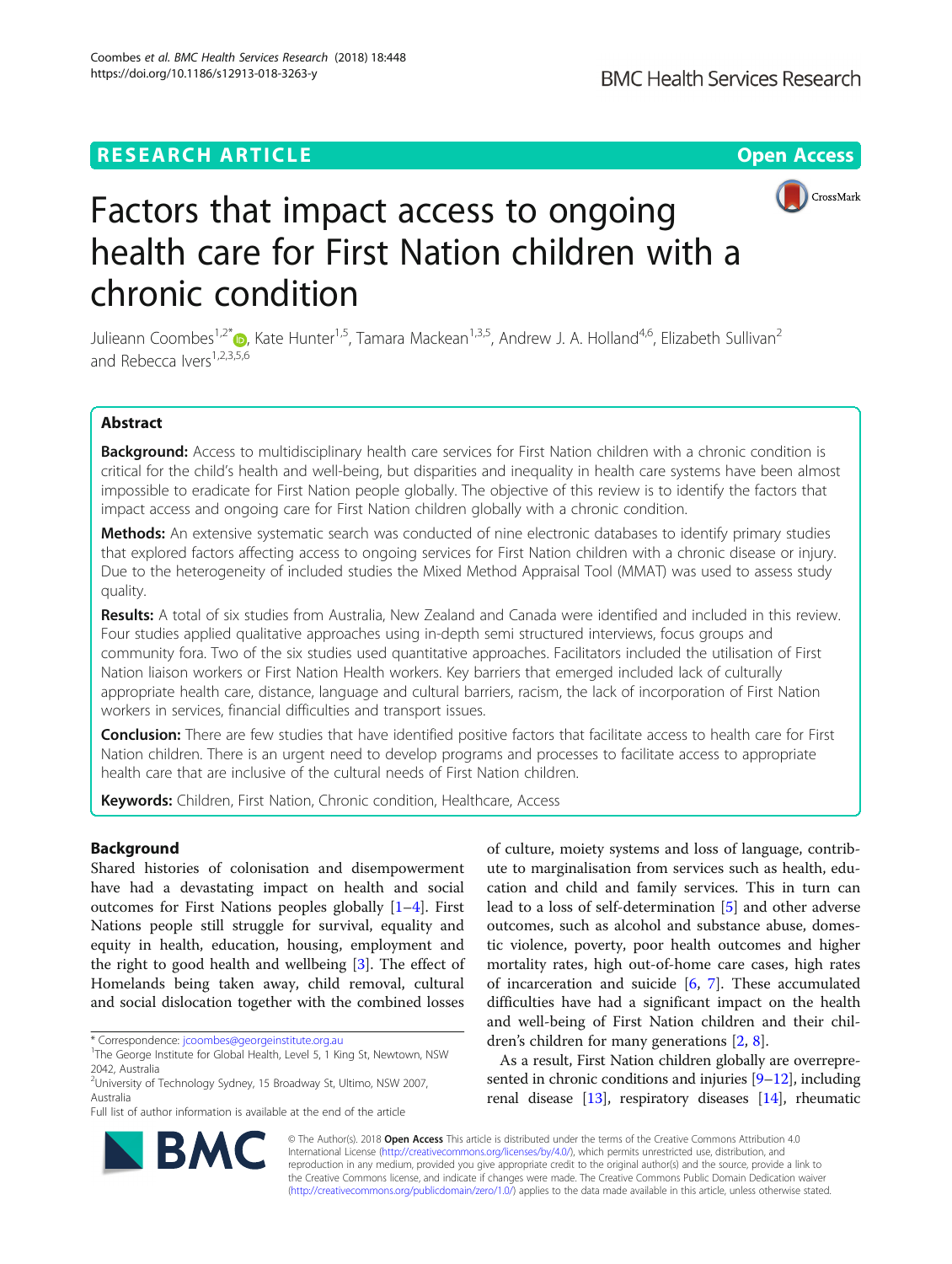fever, diabetes [\[7\]](#page-7-0), skin diseases [[15](#page-8-0)], unintentional injury [[16](#page-8-0), [17\]](#page-8-0) and burns [\[18](#page-8-0)–[20\]](#page-8-0).

Optimal recovery for such conditions is associated with ongoing access to culturally appropriate multi-disciplinary health services and health promotion resources [[21](#page-8-0)]. However, disparities in terms of access to services delivered and outcomes for First Nation children remain [[3](#page-7-0), [11](#page-8-0)]. Despite significant overrepresentation of First Nation children with long term chronic conditions including those because of an injury, little is known about factors that impact access to required ongoing health care once discharged from a tertiary health center. A systematic review was carried out to examine factors (facilitators and barriers) that impact access to ongoing health care for First Nation children with a chronic health condition or injury.

# **Methods**

#### Inclusion criteria

This literature review included global research studies published in English from 2000 to 2017. Publications were included if they reported primary research focusing on First Nation children, aged 0–16 years with a chronic condition, and their access to health care. Both quantitative and qualitative research designs were included. (Table 1 shows search terms used).

To locate relevant studies two methods were used: (a) a search of data bases for primary papers from AIATSIS (Indigenous Studies Bibliography), CINAHL (The Cumulative Index to Nursing and Allied Health Literature), Rural and Remote Health Database, ATSI (Aboriginal and Torres strait Islander) Health Informit Online, Web of Science, Medline, PubMed, Cochrane Library and Australia Indigenous HealthInfoNet. (b) A hand search of references from identified studies (Table 2).

#### Assessment of included papers

Papers were assessed for potential inclusion based on the abstract and title. For those papers that seemed appropriate the full text was accessed and any duplicates removed. Full text papers were judged against the inclusion criteria. Included papers were summarised using a qualitative synthesis and were independently reviewed by two authors (JC and KH) with a unanimous agreement as to which papers were to be included. The quality of included studies was assessed using the Mixed Methods Appraisal Tool (MMAT) [[22\]](#page-8-0) (see Table [3](#page-2-0) for details). The MMAT has previously been shown to be a comprehensive tool for assessing mixed method studies and meets the accepted standards for validity and reliability [\[23](#page-8-0), [24\]](#page-8-0). The MMAT tool has criteria for each study type and assigns an overall percentage ranking.

|  |  |  | <b>Table 1</b> Search terms used to identify relevant studies |  |
|--|--|--|---------------------------------------------------------------|--|

|                | bearen tenns asea to raemany referant staales |
|----------------|-----------------------------------------------|
|                | Age                                           |
| $\mathbf{1}$   | Child*                                        |
| $\overline{2}$ | Paediatric                                    |
| 3              | Infant                                        |
|                | Population                                    |
| $\overline{4}$ | Indigenous                                    |
| 5              | Aborig*                                       |
| 6              | Torres Strait Islander                        |
| 7              | Inuit                                         |
| 8              | First Nation                                  |
| 9              | Maori                                         |
| 10             | Native American                               |
| 11             | Native                                        |
| 12             | Sami                                          |
|                | Condition                                     |
| 13             | Injury                                        |
| 14             | Chronic condition*                            |
| 15             | Long-term conditions                          |
| 16             | Illness                                       |
| 17             | Complex conditions                            |
| 18             | Injuries                                      |
| 19             | Wounds                                        |
|                | Health care                                   |
| 20             | Health Care                                   |
| 21             | Disparities                                   |
| 22             | Community health services                     |

\*Indicates truncated word

Table 2 Databases searched by date and the number of possible relevant records corresponding to search terms

| Date       | Database                                    | Number<br>of records |
|------------|---------------------------------------------|----------------------|
| 25/03/2016 | AIATSIS: Indigenous<br>Studies Bibliography | 0                    |
| 25/03/2016 | ATSIhealth                                  | 0                    |
| 25/03/2016 | Medline                                     | 24                   |
| 28/03/2016 | <b>CINAHI</b>                               | 1                    |
| 28/03/2016 | <b>Ruraul Data Base</b>                     | 0                    |
| 28/03/2016 | Health Info Net                             | 0                    |
| 29/03/2016 | Lowitja                                     | 1                    |
| 29/03/2016 | Cochrane Library                            | 4                    |
| 29/03/2016 | <b>INFORMIT</b>                             |                      |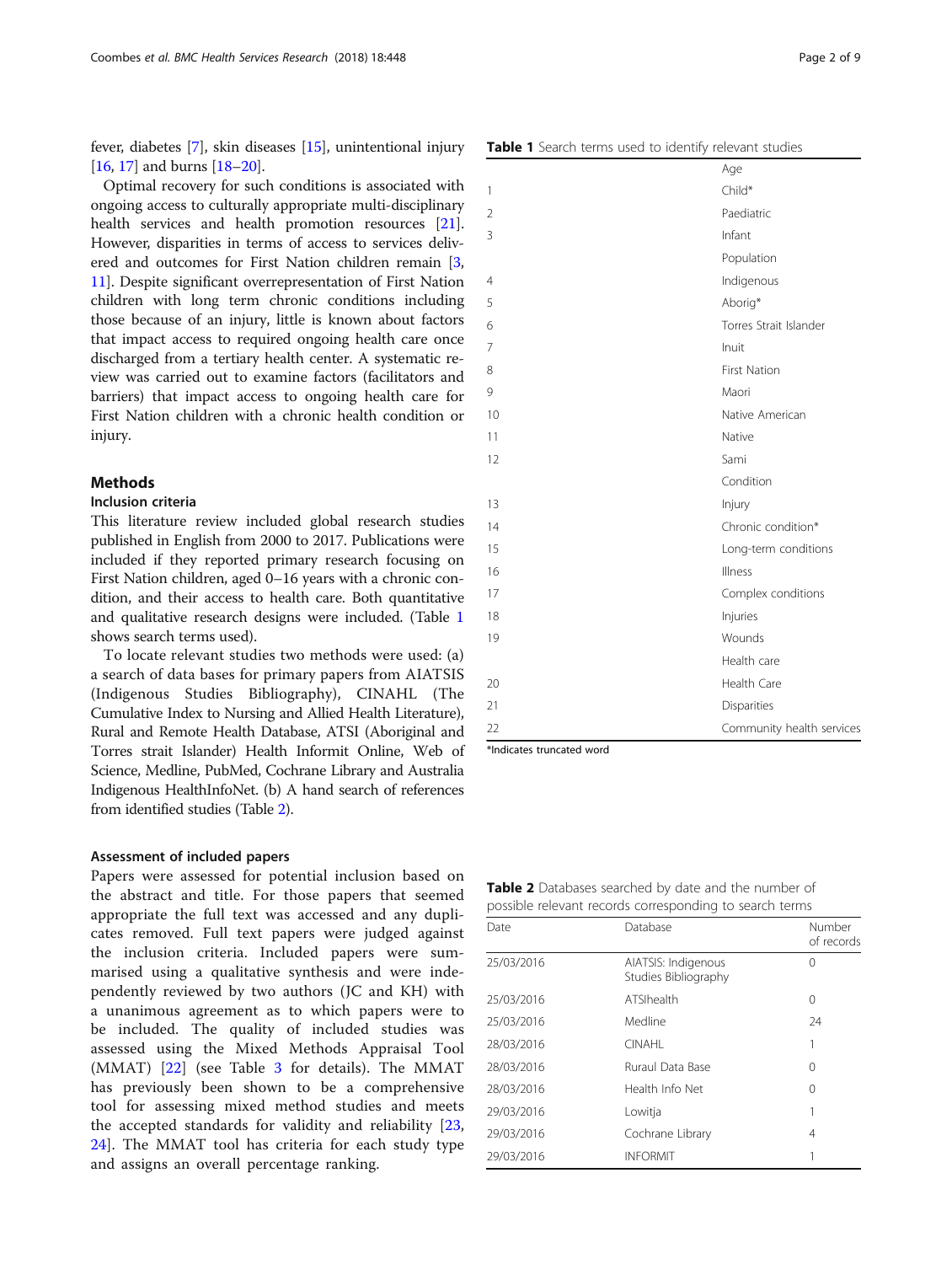<span id="page-2-0"></span>

| Table 3 Assessment of included papers (MMAT)                                |                                                                                                                                                                                |                                                                      |                                                                                                                                                                                                     |                                                                                       |                                                                                                                                                                                                                                                                                                                                                                                                                                                                                                           |                |
|-----------------------------------------------------------------------------|--------------------------------------------------------------------------------------------------------------------------------------------------------------------------------|----------------------------------------------------------------------|-----------------------------------------------------------------------------------------------------------------------------------------------------------------------------------------------------|---------------------------------------------------------------------------------------|-----------------------------------------------------------------------------------------------------------------------------------------------------------------------------------------------------------------------------------------------------------------------------------------------------------------------------------------------------------------------------------------------------------------------------------------------------------------------------------------------------------|----------------|
| # Author Date Country                                                       | Aims                                                                                                                                                                           | Methods                                                              | Participants and setting                                                                                                                                                                            | Analysis                                                                              | Key findings                                                                                                                                                                                                                                                                                                                                                                                                                                                                                              | Scores<br>MMAT |
| Michelle DiGiacomo<br>2013 Australia                                        | Aboriginal children with a<br>services and support for<br>involved in accessing<br>To identify factors<br>disability                                                           | Community fora                                                       | providers (17) Setting: ACCHS<br>Group 1: Parents and carers<br>of Aboriginal children with<br>Health and social Service<br>in metropolitan Sydney;<br>a disability (5) Group 2:                    | community members.<br>Framework analysis<br>consensus with<br>co-authors and          | disability; school-based support;<br>of ACCHS and AHWs dedicated<br>routinely updated information;<br>Cultural and historical issues<br>Need for an enhanced role<br>impacting on effectiveness<br>Insufficient or non-existent<br>Inter-sectoral partnerships<br>to support children with<br>Inadequate availability<br>Lack of awareness of<br>Suggested solutions:<br>Logistical barriers;<br>Both groups:<br>of services<br>of services<br>Providers:<br>services;<br>services;<br>Racism;<br>Carers: | ****           |
| Unama'ki (Cape Breton),<br>Nova Scotia, Canada<br>Rob Watson 2012<br>$\sim$ | Health promotion and<br>To Identify gaps in<br>Asthma Education,<br>Social Support for                                                                                         | Participatory research<br>Community based                            | and carers of youth with asthma<br>Setting 1: Mi'Kmag communities<br>aged 8-12 yrs. diagnosed with<br>Group 1: Mi'kmaq parents<br>Group 2: Mi'Kmag youth<br>Setting 2: A 2-day camp.<br>asthma      | All data collected from<br>study was analysed by<br>thematic framework                | asthma education and intervention.<br>for involvement and collaboration<br>Suggested solutions: The need<br>the areas of social, educational<br>Barriers in accessing availability<br>culturally appropriate support<br>and educational resources for<br>There is a lack of support in<br>with First Nation people for<br>and culturally appropriate<br>Both groups:<br>of services<br>resources.                                                                                                         | ****           |
| Shanthi Ameratunga<br>2010 New Zealand<br>$\infty$                          | admitted to hospital following<br>care following hospitalisation<br>barriers to ongoing health<br>To identify key issues and<br>for children who were<br>unintentional injury: | design using Interviews<br>A qualitative research<br>and focus group | service providers' and families<br>In-depth individual interviews<br>of children hospitalised with<br>and 3 focus groups with 21<br>Setting: Health service<br>departments.<br>an injury.<br>Group: | Interviews were transcribed<br>and data was analysed<br>using a thematic<br>framework | service providers and participating<br>families included the inabilities to<br>meet the needs of the children's<br>and lack of aftercare follow ups.<br>emotional needs, lack of family<br>Ensuring culturally appropriate<br>Key issues agreed on by both<br>need for cultural competency<br>services are available and the<br>coordination of hospital and<br>appropriate resourses, poor<br>community health services<br>support, lack of culturally<br>Suggested solutions:                           | $***$          |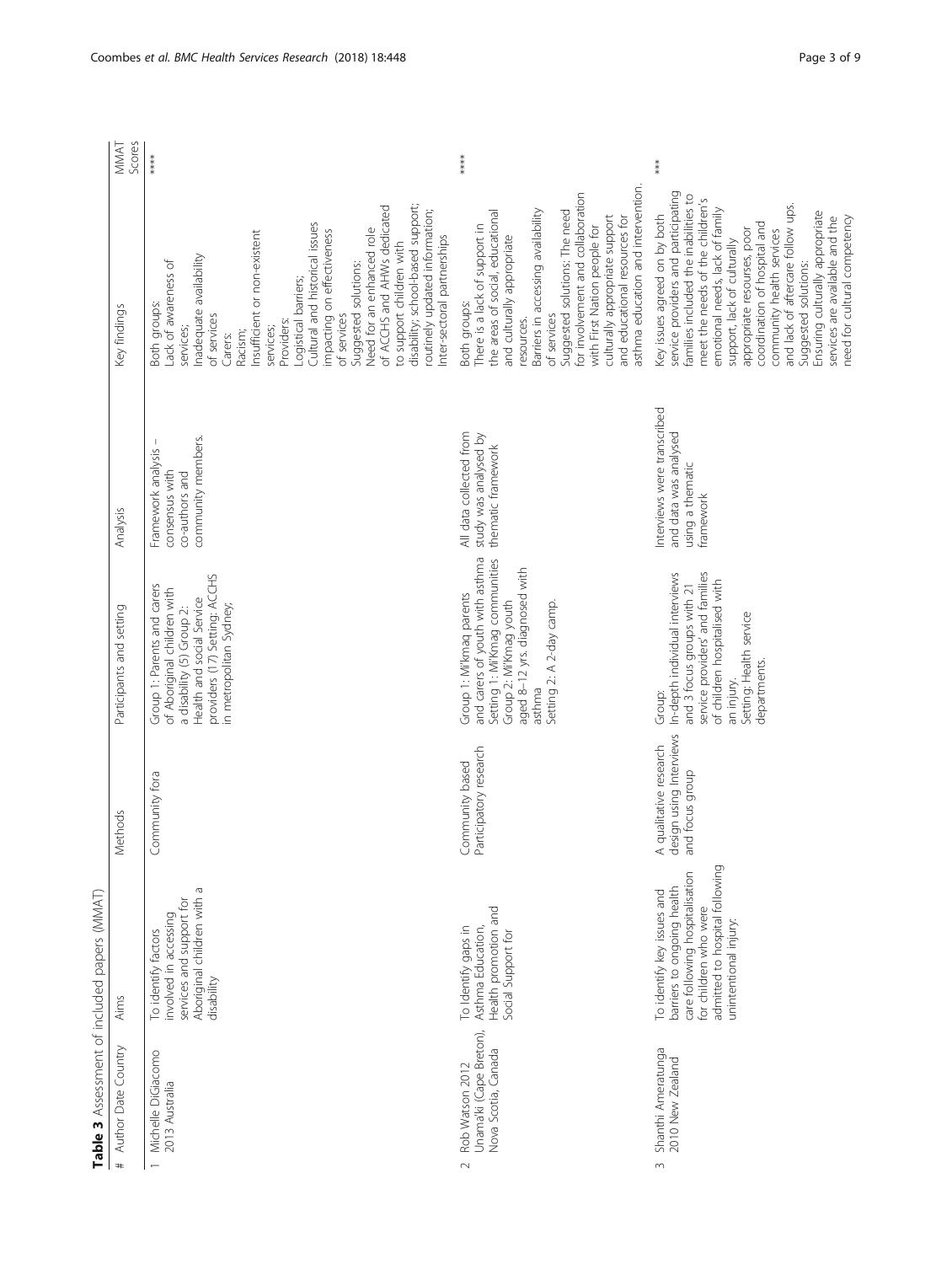| Coombes et al. BMC Health Services Research (2018) 18:448 | Page 4 of 9 |
|-----------------------------------------------------------|-------------|
|                                                           |             |

|                                                        | Table 3 Assessment of included papers (MMAT) (Continued)                                                                                                                              |                                                                                                                                                        |                                                                                                                                        |                                                                                                                                                                                              |                                                                                                                                                                                                                                                                                                                                                                                      |                |
|--------------------------------------------------------|---------------------------------------------------------------------------------------------------------------------------------------------------------------------------------------|--------------------------------------------------------------------------------------------------------------------------------------------------------|----------------------------------------------------------------------------------------------------------------------------------------|----------------------------------------------------------------------------------------------------------------------------------------------------------------------------------------------|--------------------------------------------------------------------------------------------------------------------------------------------------------------------------------------------------------------------------------------------------------------------------------------------------------------------------------------------------------------------------------------|----------------|
| # Author Date Country                                  | Aims                                                                                                                                                                                  | Methods                                                                                                                                                | Participants and setting                                                                                                               | Analysis                                                                                                                                                                                     | Key findings                                                                                                                                                                                                                                                                                                                                                                         | Scores<br>MMAT |
|                                                        |                                                                                                                                                                                       |                                                                                                                                                        |                                                                                                                                        |                                                                                                                                                                                              | for service providers. Interventions<br>and patient levels, improvement<br>to improve services at provider<br>the need to support families<br>concise discharge plans and<br>in the development of clear                                                                                                                                                                             |                |
| New South Wales,<br>S.L. Thomas 2015<br>Australia<br>4 | maximize better health<br>with services and First<br>improve partnerships<br>nvestigating how to<br>outcomes for First<br>nation families to<br>Nation children.                      | interviews and Focus<br>Semi-structured<br>Groups                                                                                                      | Group 1: Focus Groups with<br>community-based service<br>Group 2: Semi-structured<br>interviews with service<br>managers<br>providers. | documented and a thematic<br>Views of participants were<br>analysis was then used.                                                                                                           | services and community members<br>through leadership, partnerships<br>paediatric outreach services for<br>and culturally appropriate child<br>nealth care based on a holistic<br>will improve access to services<br>Collaboration between health<br>There is a need to improve<br>urban First Nation children<br>or First Nation children.<br>Suggested solutions:<br>model of care. | $\ast$         |
| Western Australia<br>R.Cresp 2016<br>L)                | program could improve<br>a culturally appropriate<br>hospital appointments<br>To determine whether<br>attendance to out of                                                            | Quantitative evaluation                                                                                                                                | Kimberley, Pibara or Perth<br>First Nation children aged<br>0-19 yrs. who resided in<br>egions                                         | stay, emergency department pre-<br>Pre-post de-identified data on<br>hospital admissions, length of<br>sentations and outpatient ap-<br>pointments was used for the<br>analysis              | health service providers, and<br>Findings suggest it is health<br>outcomes for I children by<br>health services, improving<br>communication between<br>coordinating First Nation<br>service provider led care.<br>engaging families with                                                                                                                                             | ****           |
| Victoria Australia<br>R.Eley 2010<br>$\circ$           | a culturally safe and enjoyable<br>To give young First Nation<br>over their asthma through<br>and greater management<br>people a knowledge and<br>understanding of asthma<br>process. | medical reviews and<br>measurement using<br>based participatory<br>using community<br>qualitive research<br>spirometry and<br>Quantitative<br>research | aged between 5 and 17 yrs.<br>First nation young people                                                                                | data were compared at different<br>and a thematic analysis was also<br>participants were documented<br>Study 1. Analysis of respiratory<br>Study 2. Interviews of<br>time intervals.<br>used | achieved included the removal<br>action plans were developed<br>compliance with medication.<br>of asthma increased, asthma<br>The participants knowledge<br>There was an improvement<br>Other health benefits also<br>further medical services.<br>of barriers to accessing<br>n respiratory function.<br>and there was greater<br>Study 1.<br>Study 2.                              | ***            |

\*\*MMAT Score 25-50%, \*\*\*MMAT Score 50-75%, \*\*\*\*MMAT Score 75-100% \*\*MMAT Score 25-50%, \*\*\*MMAT Score 50-75%, \*\*\*\*MMAT Score 75-100%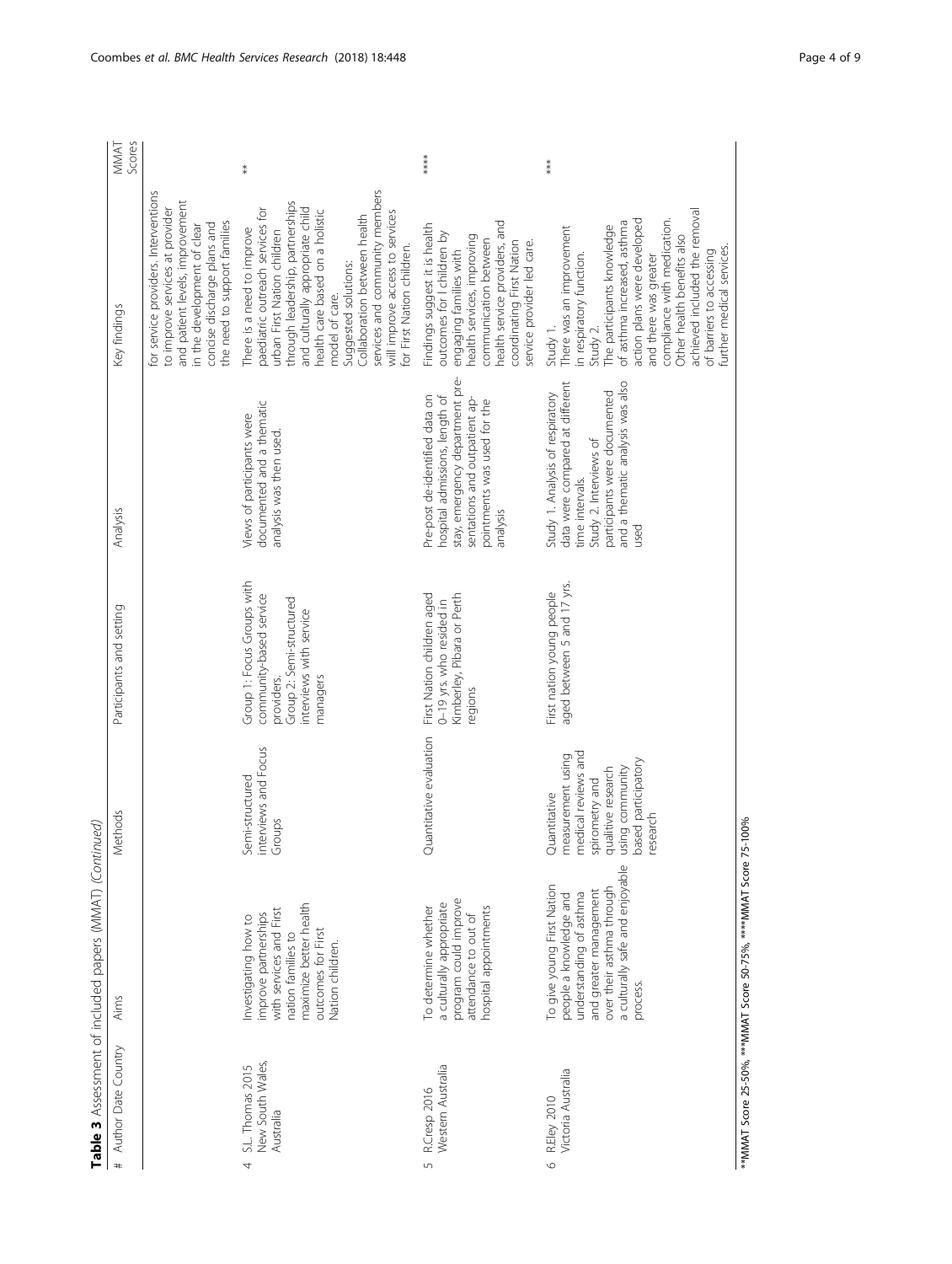This paper is reported in accordance with the PRISMA (preferred reporting items for systematic reviews and meta-analysis) reporting guidelines provided for systematic reviews and meta-analyses [\[25](#page-8-0)].

#### **Ethics**

All data were extracted from published manuscripts and therefore did not need ethics approval.

# Results

The electronic database search returned 31 relevant records and no additional records were identified by a manual search of references. After assessing the records for relevance 11 reference citations were saved and full text was obtained and reviewed for relevance to the research questions. From these articles, 6 met the inclusion criteria for the review. Of the six included studies, four studies were based in Australia [\[26](#page-8-0)–[29\]](#page-8-0), one from New Zealand [[16](#page-8-0)], and one from Canada [[30](#page-8-0)] (See fig. 1 for results).

# Included study methods and aims

For this review the definition of a chronic condition in children is a disease or illness that occurs in children between 0 and 16 yrs. and has been present for more than 3 months or if the disease or illness has occurred more than 3 times in the past year, and includes major trauma caused from an injury [[31,](#page-8-0) [32](#page-8-0)].

Four included studies reported results from qualitative research. Methods included the conduct of focus groups by Thomas et al. [[27\]](#page-8-0), interviews by Ameratunga et al. [\[16\]](#page-8-0), the conduct of community fora by DiGiacomo et al. [[26\]](#page-8-0) and Watson et al. [\[30](#page-8-0)] incorporated a community based participatory research approach. One Australian study held focus groups in a Community Controlled Health Service to establish factors involved in accessing services for Australia's First Nation children with a disability [[26\]](#page-8-0). The second study from Australia used semi-structured interviews and focus groups with community based child health services and Service Managers to investigate the importance of partnership with First Nation families and health services [\[27\]](#page-8-0). The third study from Australia was a quantitative study by Cresp et al. [\[28](#page-8-0)] which focused on pre-post de-identified data on hospital admissions, length of stay, emergency department presentations and outpatient appointments. The fourth study by Eley et al. [\[14\]](#page-8-0) from Australia included qualitative and quantitative methods.

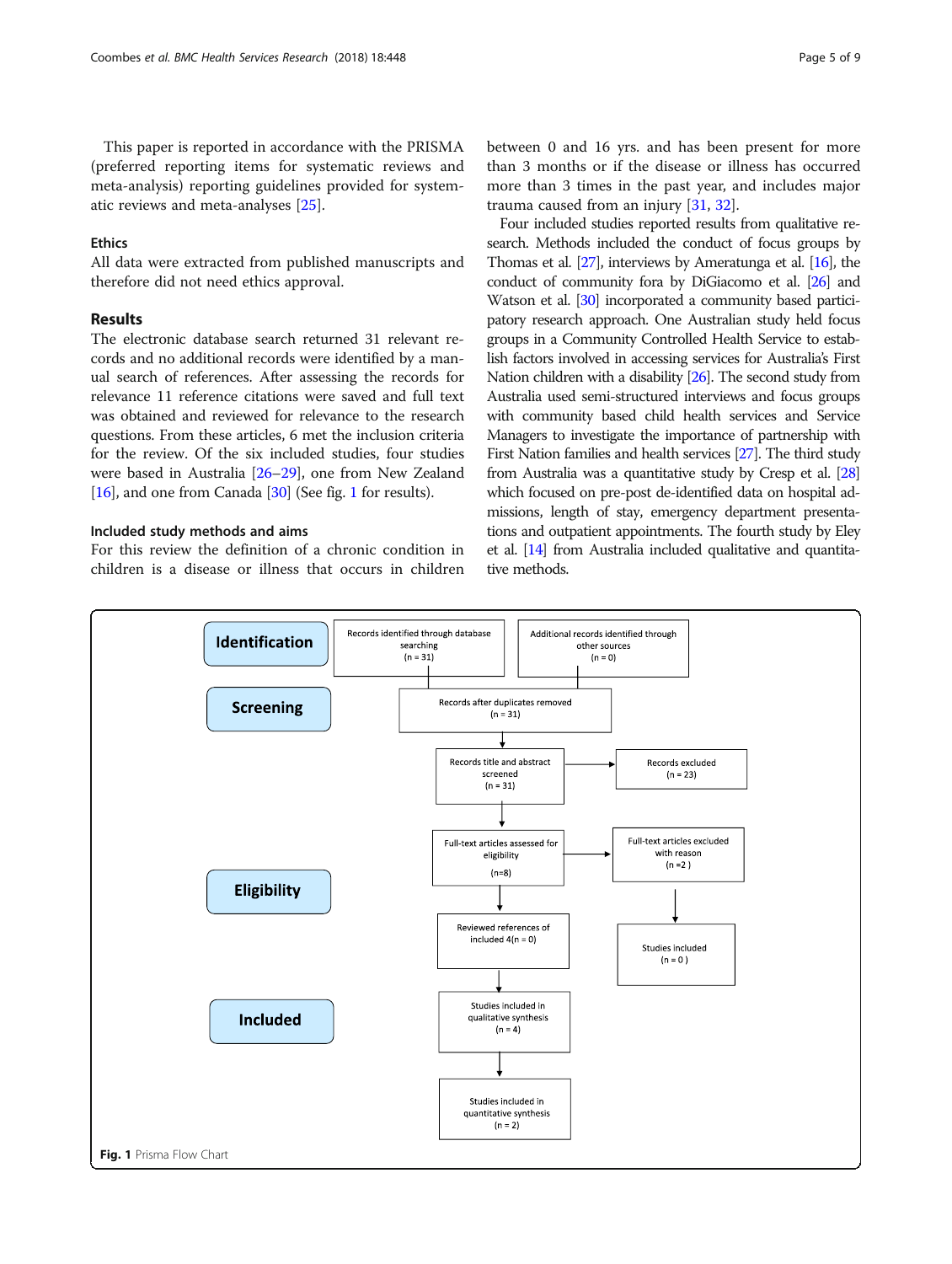A study from New Zealand by Ameratunga et al. [[16](#page-8-0)] conducted interviews and focus groups to identify key issues and barriers to ongoing health care following hospitalisation for children who sustain an injury. A community based study from Canada conducted by Watson et al. [[30](#page-8-0)] examined the support and educational needs preferred by children with asthma by collecting data through participant observation, sharing circles and focus groups; these were conducted at a 2 day camp for children and carers. From these six studies, none mention the use of Indigenous research.

#### Quality of studies

The quality of included studies varied. Of the 4 studies one had a MMAT score of \*\* (50%) [[27](#page-8-0)], one study was scored at \*\*\*(75%) [\[16\]](#page-8-0) and two scored \*\*\*\*(100%). The two highest ranked studies included participatory research [\[30](#page-8-0)] with expressions from First Nation people as well as service providers [\[26](#page-8-0)]. Using the MMAT tool resulted in an overall methodology score which was then calculated into a percentage [\[23](#page-8-0)].

# Facilitators to accessing health care First nation health work force

Three studies from Australia presented evidence on how crucial the work of Aboriginal Health Workers is in partnership with community health services, in creating and maintaining culturally competent healthcare systems for First Nation children and their families [[26](#page-8-0)–[28](#page-8-0)]. Aboriginal Health Workers and Aboriginal Liaison Workers (hereafter referred to as AHW and ALW) roles are diverse and some of their roles include, but are not limited to, communicating and facilitating access to other services, providing care that meets the social, physical, emotional and cultural needs to achieve better health outcomes for First Nation patients.

Another Australian study reported that non-attendance at appointments decreased among children who were involved in the Koorliny Moort program which consisted of a First Nation senior program manager, a First Nation senior social worker, two First Nation Liaison Officer (IRR, 0.83; 95% CI, 0.74e0.94; P < 0.001) [[28](#page-8-0)]. AHWs helped cultivate a trusting environment for First Nation children and families, ensuring that First Nation peoples' holistic concepts of health and healing were respected [[27](#page-8-0)].

# Community engagement

Studies from Australia also describe the importance of community engagement in accessing health services. It was reported that primary health community services working with AHW's played an integral role in cultivating a trusting environment helping to overcome cultural barriers [\[28\]](#page-8-0).

These studies also found that culturally appropriate child health services which collaborated with First Nation community organisations [[27,](#page-8-0) [28](#page-8-0)], First Nation families [\[27](#page-8-0), [28](#page-8-0)], First Nation Elders [[29](#page-8-0)] and AHW who are local to that community [[29\]](#page-8-0) saw improved access to appropriate services [[27,](#page-8-0) [29\]](#page-8-0). Another study found that cultivating relationships with communities created a culturally safe environment and reported families were more likely to drop-in for health care [[27\]](#page-8-0).

# Barriers to accessing health care

# Transport and finance

Geographical locations due to remoteness and distance to services made it difficult for parents to bring their child in for appointments. Vehicles were not available to families due to low finance and public transport costs became a burden after multiple visits to clinics or other health care facilities [[26\]](#page-8-0).

# Cultural competency

Lack of cultural competency in the service was also described as a barrier by Thomas et al. [\[27](#page-8-0)], she describes the importance of implementing a culturally appropriate model of care based on trust and respect [[16](#page-8-0), [26](#page-8-0), [30](#page-8-0)].

## Language

Studies reported barriers due to language and promotional material not being culturally appropriate [\[26,](#page-8-0) [30](#page-8-0)]. The lack of interpreters was another reason why parents did not attend health care services with their children [\[16](#page-8-0)].

## Coordination

In Aotearoa, New Zealand a qualitative research study was conducted using in-depth individual interviews and focus groups with services providers who were involved with the care and support of First Nation children who had sustained an unintentional injury. A lack of coordination between hospital and community services were identified as barriers [[16](#page-8-0)].

#### Adequate follow up plans

Several studies reported the need for a clear, well developed follow-up plan, and that support systems for ongoing health care was imperative for First Nation children once they were discharged from the hospital to ensure best quality ongoing healthcare [[16,](#page-8-0) [28](#page-8-0)].

# Fear of child removal

Long held beliefs and racism have a lingering impact on how health workers care for First Nation children and their families, with child protection services often being contacted [[16,](#page-8-0) [26\]](#page-8-0). This has cemented the fear of children being taken from families when attending health care services.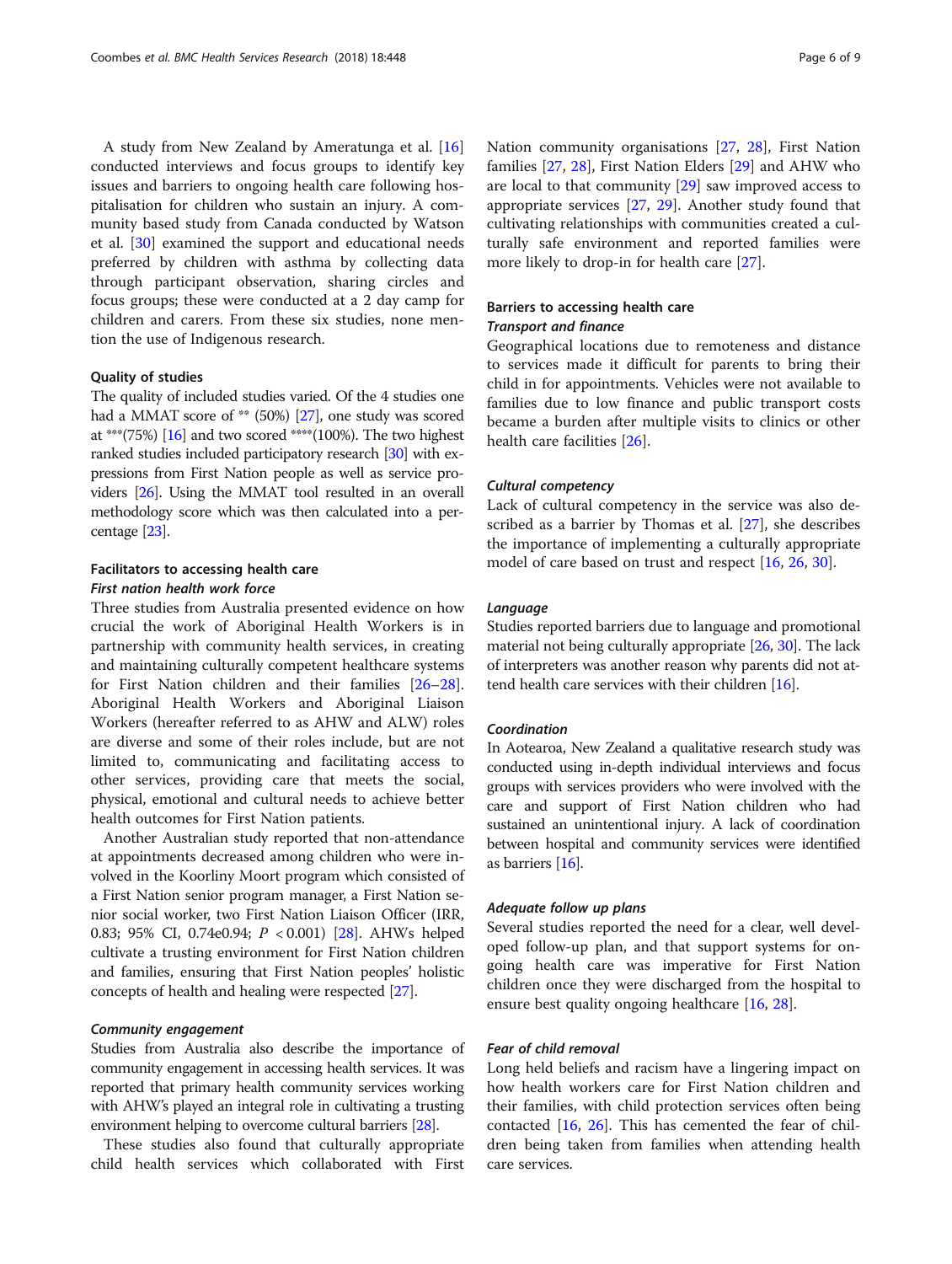## Staff turnover

High staff turnover has been globally problematic with medical and nursing staff seeing the child just once during the child's ongoing medical appointments. This leads to fractures in the continuity of healthcare [\[27\]](#page-8-0).

# **Discussion**

First Nation children have a basic human right to the best possible culturally safe health care [\[8](#page-7-0), [33](#page-8-0)]. There have been many studies and research papers written about the burden of chronic conditions and injury in First Nation children [[13,](#page-8-0) [17,](#page-8-0) [18,](#page-8-0) [30,](#page-8-0) [33](#page-8-0)–[38\]](#page-8-0). This review has found there is little previous work that addresses the factors that impact access to ongoing health care for First Nation children globally who have a chronic condition [\[28\]](#page-8-0). Western research is inevitably going to influence the interpretation of data from the non-Indigenous researcher due to imperial and colonial discourse [[1\]](#page-7-0). The included papers in this systematic review were written by researchers who have not mentioned the development of indigenous research agendas, methodologies or protocols.

Being able to readily access appropriate health care is an essential aspect for all chronic conditions, but it is unclear how well this occurs for First Nation children. Ensuring that ongoing care is planned, culturally appropriate and inclusive of First Nation children and their family is paramount to maintaining and improving access.

The accessibility of high quality and effective ongoing care for First Nation children, who constitute a high proportion of patients with a chronic condition or injury, particularly those from regional and remote settings in Australia, New Zealand and Canada is particularly important given the complexity of their need for long term healthcare [\[39\]](#page-8-0). Access to a holistic health care system that is culturally appropriate and culturally sensitive is essential to produce good long term health and wellbeing outcomes [\[27](#page-8-0), [40\]](#page-8-0). However, there is little evidence around what is most effective and most importantly what can facilitate that access. Notably, there were no studies identified for First Nations peoples of the United States, suggesting significant research gaps exist [\[34](#page-8-0), [41](#page-8-0)]. This review builds on what is known about barriers to accessing acute health care such as the transgenerational fears from past treatment of First Nation people due to institutionalised racism from health service, the parent's fear of their child being removed from home by the welfare system and the lack of cultural sensitivity and awareness in health care services [\[7](#page-7-0), [8](#page-7-0)].

From this review, we also identified positive factors that facilitate access to health care for First Nation people. Studies have shown that First Nation health/liaison workers employed in health settings appear to alleviate some of the previously mentioned barriers and can be beneficial to better health outcomes [\[10](#page-7-0), [28](#page-8-0), [42](#page-8-0)] yet the lack of funding and resources in health institutions impedes on the hiring of First Nation staff [[9,](#page-7-0) [16,](#page-8-0) [36](#page-8-0)]. There was clear acknowledgement of the need for First Nation health/liaison workers within health care centers. First Nation health workers have become instrumental in providing culturally appropriate health care and support for First Nation people in hospital settings and private clinics globally [\[42\]](#page-8-0), which helps alleviate the impact of racism in such settings. Being able to talk to a health worker who understands culture improves a patient's understanding of the care and treatment needed for improved health outcomes. This in turn can reduce fear, mistrust and racism [\[28\]](#page-8-0).

In this review we found that having culturally competent health facilities was effective for First Nation people, and this is also evident from other studies examining other First Nations child health programs. In Western Australia, the Koorliny Moort program was designed specifically for Australia's First Nation children and also demonstrated the benefits of integrating First Nation health workers by engaging families with health services, improving communications and improved access to out of hospital health care [[28\]](#page-8-0). There is also evidence that this approach is important for other marginalised populations.

One such example is a pilot study conducted by Nordin Dahhan et al. in Amsterdam describing an ap-proach called The Mosaic Outpatient Clinic [\[10](#page-7-0)] (hereafter referred to as MOC). The MOC was set up in outpatient clinics at 3 hospitals in Amsterdam, specifically for Ethnic minority children who experienced chronic health issues such as diabetes type 1, asthma and/or a metabolic disease. The aim of the MOC was to provide an insight into what bottlenecks prevent access to health services and better health outcomes for ethnic minority children who are socially disadvantaged. Although this study did not include First Nation children it did show that integrating student healthcare workers as cultural mediators that served at the patient-clinician interface to translate language and interpret cultural differences were identified as beneficial. Results of MOC trial showed that patients and families were more appreciative of services and had a greater insight to the child's chronic illness when the participants had access to a cultural mediator [\[10](#page-7-0)]. In addition, this review found that families and care providers reported the lack of culturally appropriate health information materials impacted their access to services. Such materials could be seen as interesting, informative and can improve quality of life [[30\]](#page-8-0). Community produced health messages with designs and images that reflect their community's culture would be more appealing to engage with.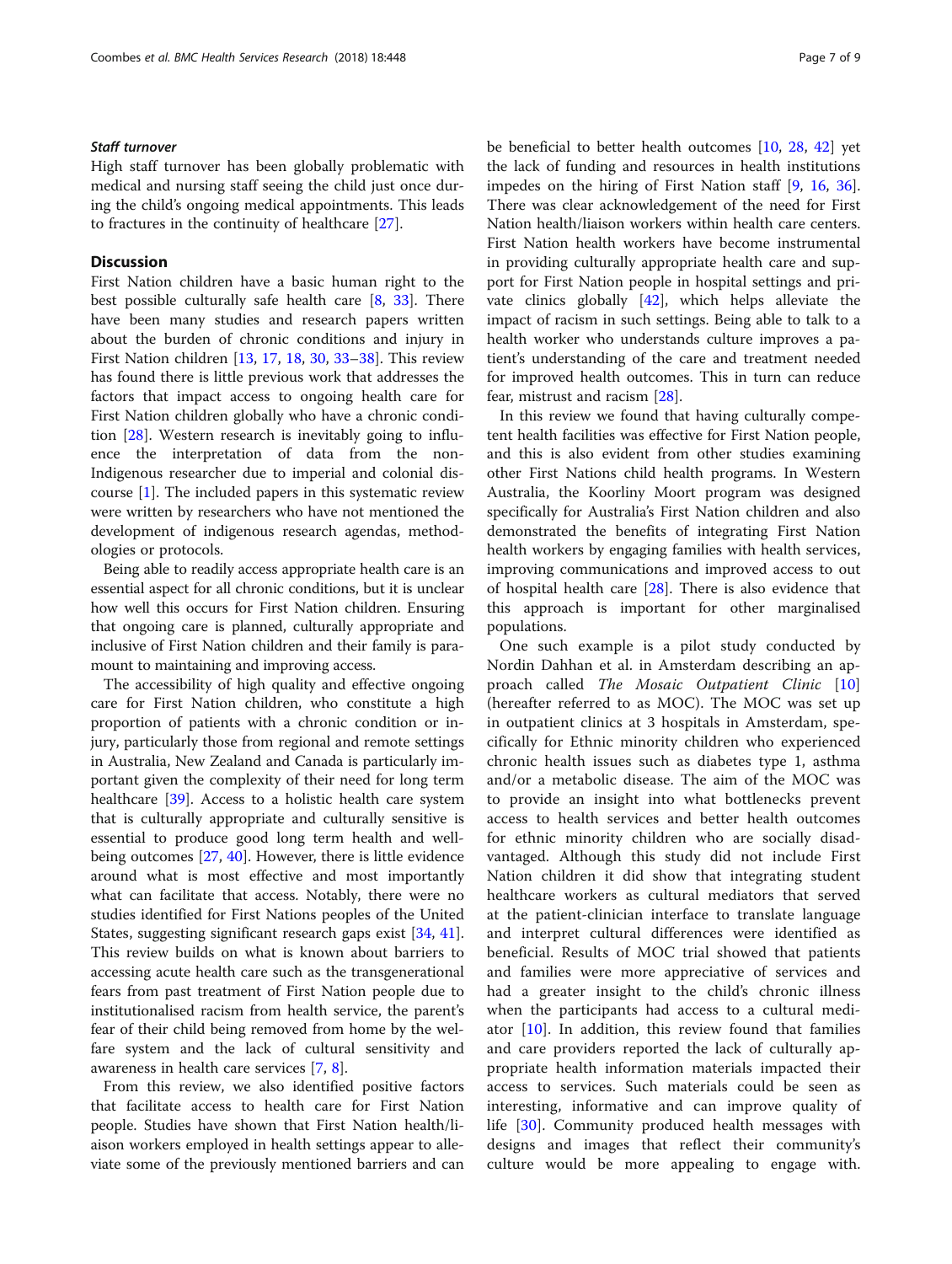<span id="page-7-0"></span>Involving community members in the development would also contribute to the cultural relevance of health related material [\[21,](#page-8-0) [30\]](#page-8-0).

# Conclusion

First Nation people are one of the most researched populations in the world [\[43](#page-8-0)]. Despite this, the existing health disparities and unavailability of culturally appropriate and inclusive health care services are still evident today [8, [12](#page-8-0)]. Studies of First Nation children with a chronic condition, have typically been conducted using Western paradigms based on Western philosophies and western concepts of health [1, [44,](#page-8-0) [45](#page-8-0)]. As claimed by First Nation researchers in Australia and New Zealand the use of a western framework to interpret Indigenous knowledge is oppressive. Western frameworks are limiting because they often fail to capture the complexities of indigenous ways of knowing, potentially simplifying important cultural concepts and constructs [[46](#page-8-0)].Although this review found few studies examining factors impacting on access to ongoing health care for First Nation children, several themes emerged from the studies that were identified. These included barriers such as racism in health services, linguistic, lack of cultural appropriate health promotional material, and lack of cultural understanding from service providers. In conclusion, this review demonstrates that by understanding diversity and cultural background, service providers can deliver culturally competent care within Health services. Also, appropriate levels of funding to support culturally safe healthcare services that support Aboriginal Health Workers, Aboriginal Liaison Workers, transport and finance will assist in ensuring ongoing access for First Nation children with a chronic condition.

#### Strengths and limitations

There is difficulty in ascertaining the exact factors that impact access to ongoing health care for First Nation children globally due to the limited previous research. There are many limitations and biases to the evidence that currently exists such as cultural appropriateness of the studies and also the use of western methodology versus the use of Indigenous methodology and the different views of First Nation concept of health and well-being to Western views of health [1, 3, [44,](#page-8-0) [45\]](#page-8-0).

A strength of this systematic review was that it was led by a First Nation researcher, ensuring the included studies were viewed through the lens of a First Nation perspective using an interface method [[47](#page-8-0)].

#### Abbreviations

AHW: Aboriginal Health Workers; AIATSIS: Australian Institute of Aboriginal and Torres Strait Islander Studies; ALW: Aboriginal Liaison Workers; ATSI: Aboriginal and Torres strait Islander; CINAHL: Cumulative Index to Nursing and Allied Health Literature; MMAT: Mixed Method Appraisal Tool; MOC: The Mosaic Outpatient Clinic; PRISMA: Preferred reporting items for systematic reviews and meta-analysis

#### Acknowledgements

The authors would like to acknowledge Caroline Lukaszyk for help in formatting tables and graphs. All contributions made are extremely valued and appreciated.

#### Funding

Dr. Hunter is supported by NSW Health Early Mid-Career Fellowship (RM8, Kate Hunter). Ms. Coombes is supported by the University of Technology Sydney Scholarship Grant (12814986, Julieann Coombes). This project was funded by the National Health and Medical Research Council Project Grant (APP1059038, Rebecca Ivers). No contribution in the design of the study, collection, analysis and interpretation of the data and in the writing of the manuscript was provided by the funding bodies.

## Authors' contributions

JC, RI, ES, TM, AH, KH developed the concept of the systematic review. JC conducted the systematic review and the initial title and abstract screening. JC and KH reviewed papers and had unanimous agreement as to which papers were to be included. JC drafted the review and RI, ES, TM, AH, KH critically revised and approved the manuscript.

#### Ethics approval and consent to participate

Not Applicable.

#### Competing interests

The authors declare that they have no competing interests.

#### Publisher's Note

Springer Nature remains neutral with regard to jurisdictional claims in published maps and institutional affiliations.

#### Author details

<sup>1</sup>The George Institute for Global Health, Level 5, 1 King St, Newtown, NSW 2042, Australia. <sup>2</sup>University of Technology Sydney, 15 Broadway St, Ultimo, NSW 2007, Australia. <sup>3</sup>Flinders University, Adelaide, SA, Australia. <sup>4</sup>The Children's Hospital, Westmead, Cnr Hawkesbury Rd and Hainsworth St, Westmead, NSW 2145, Australia. <sup>5</sup> Faculty of Medicine, UNSW, Sydney, Australia. <sup>6</sup>Sydney Medical School, University of Sydney, Sydney, Australia.

#### Received: 15 October 2017 Accepted: 31 May 2018 Published online: 14 June 2018

#### References

- 1. Smith LT. Decolonizing methodologies : research and indigenous peoples, 2nd edn. London: Zed Books; 2012.
- 2. Liu DM, Alameda CK. Social determinants of health for native Hawaiian children and adolescents. Hawaii Med J. 2011;70(11 Suppl 2):9.
- 3. Mussell B, Cardiff K, White J: The mental health and well-being of aboriginal children and youth: guidance for new approaches and services. Vancover: Children's Health Policy Centre; 2000.
- 4. Anderson I, Robson B, Connolly M, Al-Yaman F, Bjertness E, King A, Tynan M, Madden R, Bang A, Coimbra CE Jr. Indigenous and tribal peoples' health (the lancet–Lowitja Institute global collaboration): a population study. Lancet. 2016;388(10040):131–57.
- 5. Marmot M. Social determinants and the health of indigenous Australians. Aborig Islander Health Worker J. 2011;35(3):21.
- 6. Reading J. The crisis of chronic disease among aboriginal peoples: a challenge for public health, population health and social policy. Canada: Centre for Aboriginal Health Research; 2009.
- 7. AIHW. The health and welfare of Australia's Aboriginal and Torres Strait
- Islander peoples: 2015. In., vol. 8: Cat. no. IHW 147. Canberra: AIHW.; 2015. 8. Woolley SL. The rights of indigenous children around the world–still far
- from a reality. Arch Dis Child. 2009;94(5):397–400. 9. Bramley D, Hebert P, Tuzzio L, Chassin M. Disparities in indigenous health: a cross-country comparison between New Zealand and the United States. Am J Public Health. 2005;95(5):844–50.
- 10. Dahhan N, Meijssen D, Chegary M, Bosman D, Wolf B. Ethnic diversity outpatient clinic in paediatrics. BMC Health Serv Res. 2012;12(1):1.